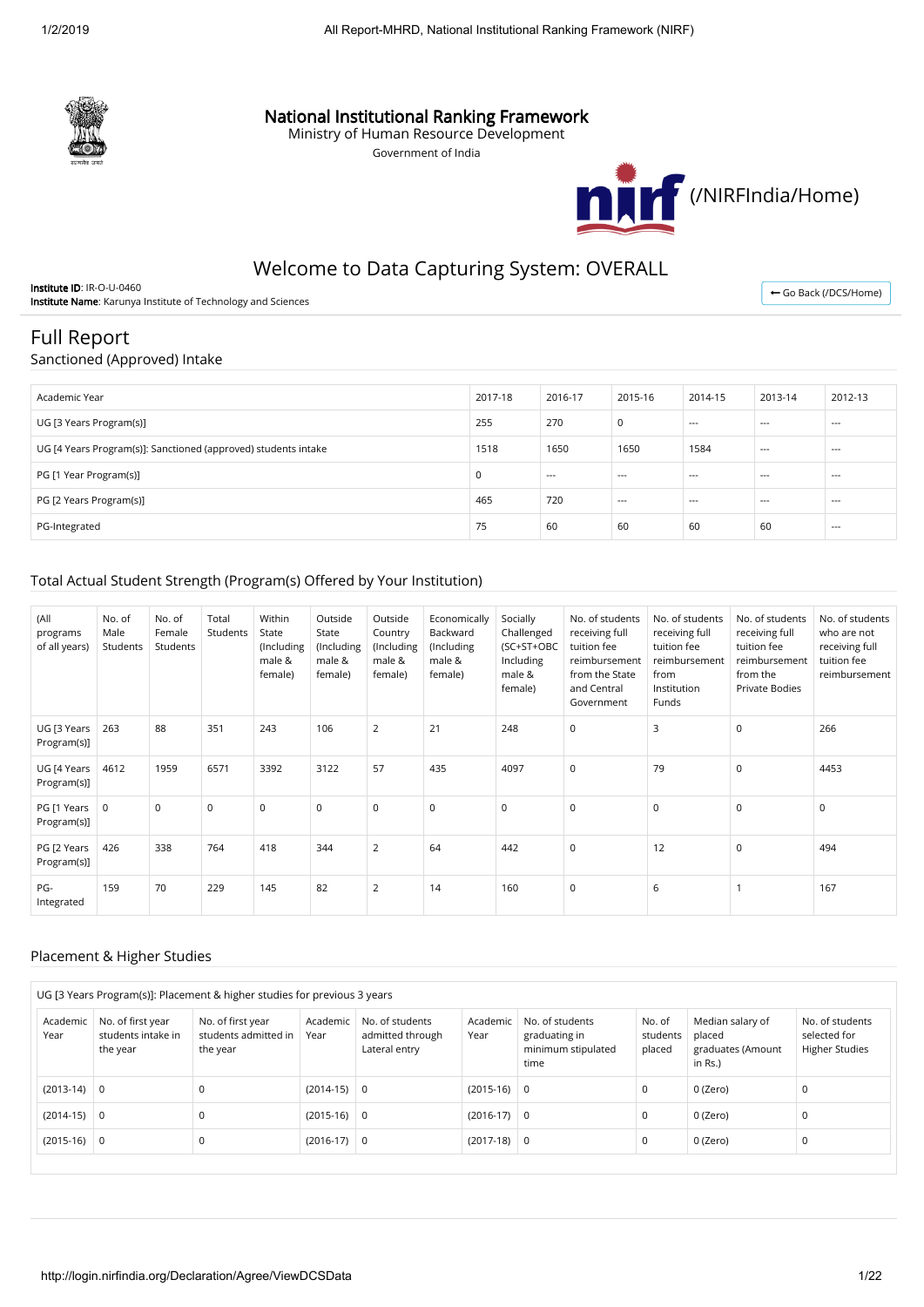| Academic<br>Year | No. of first year<br>students intake in<br>the year | No. of first year<br>students admitted in<br>the year                                                                                     | Academic<br>Year | No. of students<br>Lateral entry | admitted through | Academic<br>Year                                         | graduating in<br>time | No. of students<br>minimum stipulated | No. of<br>students<br>placed                           | Median salary of<br>placed graduates<br>(Amount in Rs.) |             | No. of students<br>selected for<br><b>Higher Studies</b> |
|------------------|-----------------------------------------------------|-------------------------------------------------------------------------------------------------------------------------------------------|------------------|----------------------------------|------------------|----------------------------------------------------------|-----------------------|---------------------------------------|--------------------------------------------------------|---------------------------------------------------------|-------------|----------------------------------------------------------|
| $(2012-13)$      | 1518                                                | 1477                                                                                                                                      | $(2013-14)$      | 41                               |                  | $(2015-16)$                                              | 1409                  |                                       | 909<br>315000 (Three Lakh<br>Fifteen Thousand<br>only) |                                                         |             | 138                                                      |
| $(2013-14)$      | 1518                                                | 1424                                                                                                                                      | $(2014-15)$      | 59                               |                  | $(2016-17)$                                              | 1321                  |                                       | 849<br>300000 (Three Lakhs<br>only)                    |                                                         |             | 145                                                      |
| $(2014-15)$      | 1584                                                | 1507                                                                                                                                      | $(2015-16)$      | 54                               |                  | $(2017-18)$                                              | 1364                  |                                       | 816                                                    | 300000 (Three Lakhs<br>only)                            |             | 147                                                      |
|                  |                                                     | PG [1 year Program]: Placement & higher studies for previous 3 years                                                                      |                  |                                  |                  |                                                          |                       |                                       |                                                        |                                                         |             |                                                          |
| Academic<br>Year | No. of first year<br>students intake in the<br>year | No. of first year students<br>admitted in the year                                                                                        |                  | Academic<br>Year                 |                  | No. of students graduating in<br>minimum stipulated time |                       | No. of<br>students<br>placed          | Median salary of placed                                | graduates (Amount in Rs.)                               |             | No. of students selected<br>for Higher Studies           |
| $(2015-16)$      | 5                                                   | $\mathbf{1}$                                                                                                                              |                  | $(2015-16)$                      | $\mathbf{1}$     |                                                          |                       | $\mathbf 0$                           | 0 (Zero)                                               |                                                         | $\mathsf 0$ |                                                          |
| $(2016-17)$      | 5                                                   | $\mathbf{1}$                                                                                                                              |                  | $(2016-17)$                      | $\mathbf{1}$     |                                                          |                       | $\pmb{0}$                             | 0 (Zero)                                               |                                                         | $\mathbf 0$ |                                                          |
| $(2017-18)$      | $\mathsf 0$                                         | 0                                                                                                                                         |                  | $(2017-18)$                      | $\mathsf 0$      |                                                          |                       | $\mathsf 0$                           | 0 (Zero)                                               |                                                         | $\mathsf 0$ |                                                          |
|                  |                                                     | PG [2 Years Program(s)]: Placement & higher studies for previous 3 years                                                                  |                  |                                  |                  |                                                          |                       |                                       |                                                        |                                                         |             |                                                          |
| Academic<br>Year | No. of first year<br>students intake in the<br>year | No. of first year students<br>admitted in the year                                                                                        |                  | Academic<br>Year                 |                  | No. of students graduating in<br>minimum stipulated time |                       | No. of<br>students<br>placed          | Median salary of placed                                | graduates (Amount in Rs.)                               |             | No. of students selected<br>for Higher Studies           |
| $(2014-15)$      | 790                                                 | 376                                                                                                                                       |                  | $(2015-16)$                      | 372              |                                                          |                       | 153                                   |                                                        | 300000 (Three Lakh Only)                                | 9           |                                                          |
| $(2015-16)$      | 540                                                 | 368                                                                                                                                       |                  | $(2016-17)$                      | 365              |                                                          |                       | 123                                   | 350000 (Three Lakh fifty<br>Thousand Only)             |                                                         | 26          |                                                          |
| $(2016-17)$      | 720                                                 | 384                                                                                                                                       |                  | $(2017-18)$                      | 355              |                                                          |                       | 163                                   | 350000 (Three Lakh fifty<br>Thousand Only)             |                                                         | 10          |                                                          |
|                  |                                                     |                                                                                                                                           |                  |                                  |                  |                                                          |                       |                                       |                                                        |                                                         |             |                                                          |
|                  |                                                     |                                                                                                                                           |                  |                                  |                  |                                                          |                       |                                       |                                                        |                                                         |             |                                                          |
| Academic<br>Year | No. of first year<br>students intake in the<br>year | PG-Integrated [5 Years Program(s)]: Placement & higher studies for previous 3 years<br>No. of first year students<br>admitted in the year |                  | Academic<br>Year                 |                  | No. of students graduating in<br>minimum stipulated time |                       | No. of<br>students<br>placed          | Median salary of placed                                | graduates (Amount in Rs.)                               |             | No. of students selected<br>for Higher Studies           |
| $(2011-12)$      | 60                                                  | 42                                                                                                                                        |                  | $(2015-16)$                      | 37               |                                                          |                       | 14                                    | Thousand only)                                         | 180000 (One Lakh Eighty                                 | 6           |                                                          |
| $(2012-13)$      | 60                                                  | 48                                                                                                                                        |                  | $(2016-17)$                      | 47               |                                                          |                       | 19                                    | 210000 (Two Lakh Ten<br>thousand only)                 |                                                         | 13          |                                                          |

#### Ph.D Student Details

| Ph.D (Student pursuing doctoral program till 2017-18; Students admitted in the academic year 2018-19 should not be entered here.) |                       |  |  |  |  |
|-----------------------------------------------------------------------------------------------------------------------------------|-----------------------|--|--|--|--|
|                                                                                                                                   | <b>Total Students</b> |  |  |  |  |
| Full Time                                                                                                                         | 149                   |  |  |  |  |
| Part Time                                                                                                                         | 366                   |  |  |  |  |
|                                                                                                                                   |                       |  |  |  |  |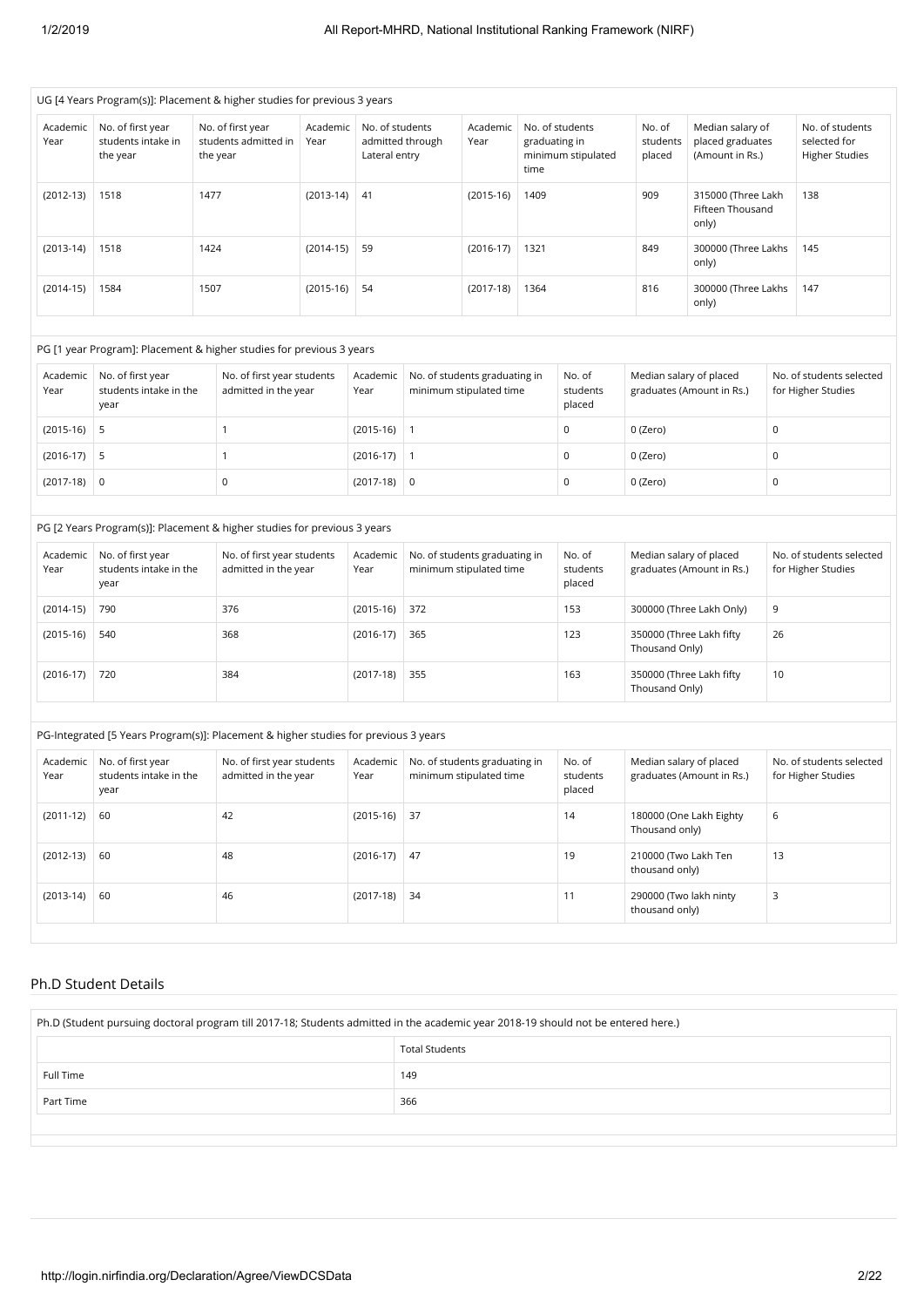| No. of Ph.D students graduated (including Integrated Ph.D) |         |         |         |  |  |  |  |
|------------------------------------------------------------|---------|---------|---------|--|--|--|--|
|                                                            | 2017-18 | 2016-17 | 2015-16 |  |  |  |  |
| Full Time                                                  |         | 21      | 14      |  |  |  |  |
| Part Time                                                  | 28      | 38      | 21      |  |  |  |  |
|                                                            |         |         |         |  |  |  |  |

#### Financial Resources: Utilised Amount for the Capital & Operational expenditure for previous 3 years

| <b>Financial Year</b>                                                                                                                            | 2017-18                                                                                                            | 2016-17                                                                                                  | 2015-16                                                                                           |  |  |  |  |  |
|--------------------------------------------------------------------------------------------------------------------------------------------------|--------------------------------------------------------------------------------------------------------------------|----------------------------------------------------------------------------------------------------------|---------------------------------------------------------------------------------------------------|--|--|--|--|--|
|                                                                                                                                                  | <b>Utilised Amount</b>                                                                                             | <b>Utilised Amount</b>                                                                                   | <b>Utilised Amount</b>                                                                            |  |  |  |  |  |
| Annual Capital Expenditure on Academic Activities and Resources (excluding expenditure on buildings)                                             |                                                                                                                    |                                                                                                          |                                                                                                   |  |  |  |  |  |
| Library                                                                                                                                          | 3453482 (Thirty Four Lakh Fifty Thr<br>ee Thousand Four Hundred and Ei<br>ghty Two Only)                           | 4261924 (Forty Two Lakhs Sixty On<br>e Thousand Nine Hundred and Tw<br>enty Four Only)                   | 7621477 (Seventy Six Lakhs Twenty<br>One Thousand Four Hundred and<br>Seventy Seven Only)         |  |  |  |  |  |
| New Equipment for Laboratories                                                                                                                   | 73912305 (Seven Crore Thirty Nine<br>Lakh Twelve Thousand Three Hund<br>red and Five Only)                         | 27594130 (Two Crore Seventy Five<br>Lakh Ninety Four Thousand One H<br>undred and Thirty only)           | 45306848 (Four Crore Fifty Three L<br>akh Six thousand Eight hundred an<br>d forty eight only)    |  |  |  |  |  |
| <b>Engineering Workshops</b>                                                                                                                     | 1784000 (Seventeen Lakh Eighty Fo<br>ur Thousands only)                                                            | 38555 (Thirty Eight Thousand Five<br>Hundred and Fifty Five Only)                                        | 159593 (One Lakh Fifty Nine Thous<br>and Five Hundred and Ninety Thre<br>e Only)                  |  |  |  |  |  |
| Other expenditure on creation of Capital Assets (excluding expenditure<br>on Land and Building)                                                  | 6101867 (Sixty One Lakh One Thou<br>sand Eight Hundred and Sixty Seve<br>n Only)                                   | 22669822 (Two Crore Twenty Six L<br>akh Sixty Nine Thousand Eight Hun<br>dred and Twenty Two Only)       | 3378430 (Thirty Three Lakh Sevent<br>y Eight Thousand Four Hundred an<br>d Thirty Only)           |  |  |  |  |  |
| Annual Operational Expenditure                                                                                                                   |                                                                                                                    |                                                                                                          |                                                                                                   |  |  |  |  |  |
| Salaries (Teaching and Non Teaching staff)                                                                                                       | 437473299 (Forty Three Crore Seve<br>nty Four Lakh Seventy Three Thous<br>and Two Hundred and Ninety Nine<br>only) | 424206212 (Forty Two Crore Forty<br>Two Lakh Six Thousand Two Hundr<br>ed and Twelve Only)               | 429292208 (Forty Two Crore Ninet<br>y Two Lakh Ninty Two Thousand T<br>wo Hundred and Eight Only) |  |  |  |  |  |
| Maintenance of Academic Infrastructure or consumables, other running<br>expenditures etc. (excluding maintenance of hostels and allied services) | 522391069 (Fifty Two Crore Twenty<br>Three Lakh Ninety One Thousand a<br>nd Sixty Nine only)                       | 372570296 (Thirty Seven Crore Tw<br>enty Five Lakh Seventy Thousand T<br>wo Hundred and Ninety Six Only) | 305480137 (Thirty Crore Fifty Four<br>Lakh Eighty Thousand One hundre<br>d and Thirty seven only) |  |  |  |  |  |
| Seminars/Conferences/Workshops                                                                                                                   | 9927340 (Ninety Nine Lakhs Twent<br>y Seven Thousand Three Hundred<br>and Forty only)                              | 9690771 (Ninety Six Lakh Ninty Tho<br>usand Seven Hundred and Seventy<br>One Only)                       | 12610213 (One Crore Twenty Six L<br>akh Ten Thousand Two Hundred a<br>nd Thirteen Only)           |  |  |  |  |  |

IPR

| Calendar year            | 2017 | 2016 | 2015 |
|--------------------------|------|------|------|
| No. of Patents Published | 10   |      | u    |
| No. of Patents Granted   |      |      |      |

#### Sponsored Research Details

| <b>Financial Year</b>                              | 2017-18                                                                          | 2016-17                                                           | 2015-16                                                                   |
|----------------------------------------------------|----------------------------------------------------------------------------------|-------------------------------------------------------------------|---------------------------------------------------------------------------|
| Total no. of Sponsored<br>Projects                 | 16                                                                               | 23                                                                | 38                                                                        |
| Total no. of Funding<br>Agencies                   | g                                                                                | 13                                                                | 13                                                                        |
| <b>Total Amount Received</b><br>(Amount in Rupees) | 12812143                                                                         | 26006403                                                          | 40630365                                                                  |
| Amount Received in Words                           | One Crore Twenty Eight Lakh Twelve Thousand One Hun<br>dred and Forty three Only | Two Crore Sixty Lakh Six Thousand Four Hu<br>ndred and Three only | Four Crore Six Lakh Thirty Thousand Three Hund<br>red and Sixty Five Only |